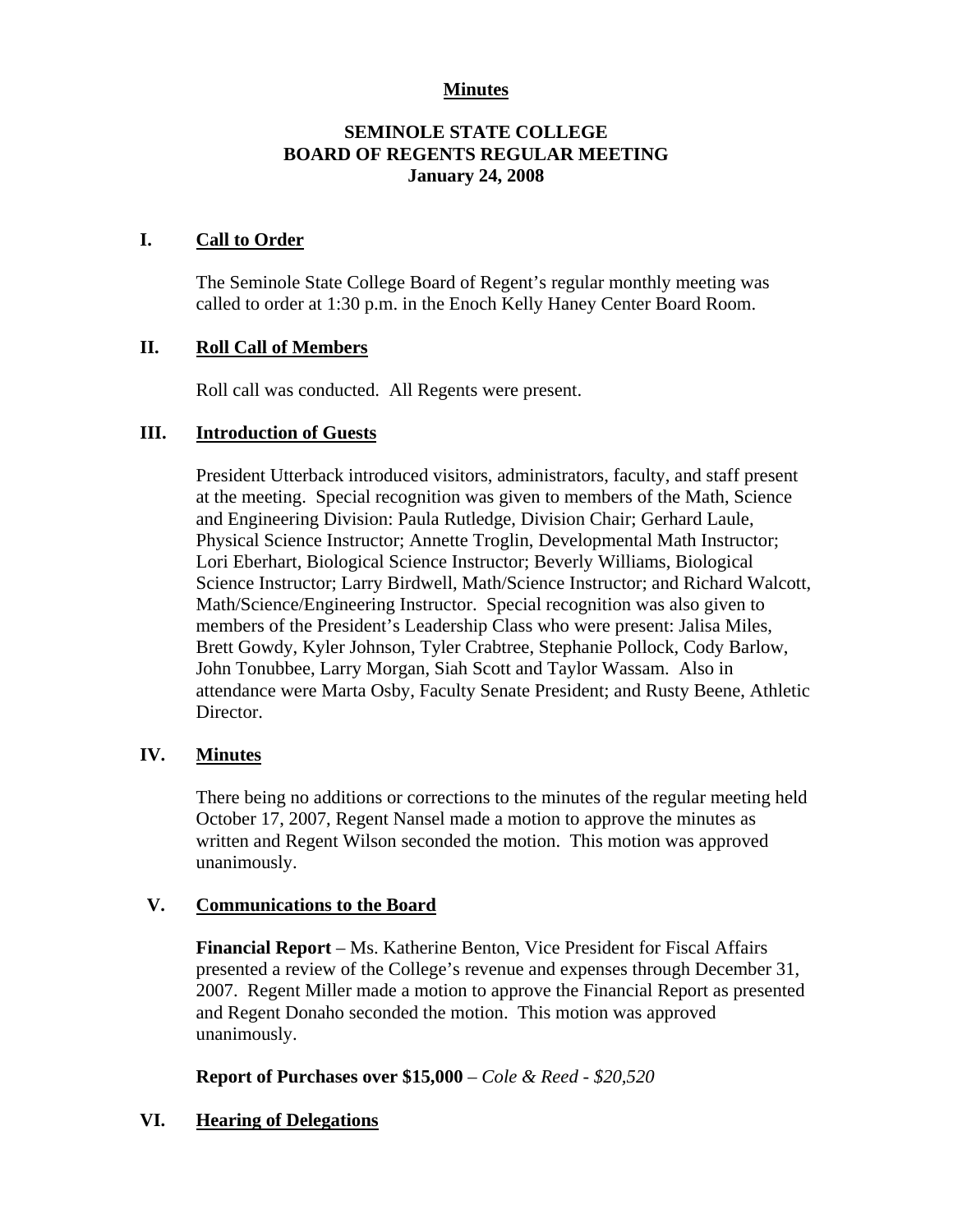Minutes SSC Board of Regents Regular Meeting January 24, 2008 Page 2 None

### **VII. President's Report**

President Utterback discussed items under the President's Report and the Business portion of the agenda by utilizing a PowerPoint presentation. (See enclosed copy of the PowerPoint presentation)

*SSC Board of Regents Meeting Dates for 2008* – President Utterback presented the Board with a list of meeting dates for 2008.

*Personnel Update* – President Utterback updated the Board on several personnel changes. Jarrod Tollet was hired as an Upward Bound Math & Science Advisor. Marilyn Goll has been hired as a Upward Bound Advisor. Norma Gillespie has been transferred to the GEAR UP offices. Steve Cotner has been hired as Financial Aid Advisor. Janna Manlapig has been hired as Employment Readiness Skills Instructor, Gregg Anderson has been hired as a Veteran's Upward Bound Advisor and Nathan Jahn has been hired as the Men's and Women's Golf Coach. Also, several resignations have been received. Jeff Stevens resigned as Men's and Women's Golf Coach, Braden Brown has resigned as Student Retention Specialist, and a formal letter of resignation has been received by Judy Parks, GEAR UP Education Specialist. The President also informed the Board that Larry Smith recently graduated from the University of Oklahoma Economic Development Institute and he presented a copy of an article written about Perthena Latchaw, MLT Director, in a publication called *Critical Values* about her work in Africa.

*Congressional Award Announcement* - President Utterback announced to the Board that the College has recently received official word from Senator Inhofe that the College will be receiving a \$97,000 Congressional Award for the MLT Program.

*2007 Accomplishments*– President Utterback presented the Board with the 2007 Accomplishments document. He stated that this document reflects highlights of the past year. He said he was hopeful that all faculty, staff and administration share pride in these accomplishments. He also presented an update on the goals for 2007.

*Higher Ed Day at the Capitol* – President Utterback announced that "Higher Ed Day at the Capitol" has been scheduled for Wednesday, February 27, 2008. The President invited all Board members to attend.

*Renewal of "Peek Into Engineering"* – President Utterback informed the Regents that the Oklahoma State Regents for Higher Education have renewed the "Peek Into Engineering" (PIE) Summer Academy for summer 2008. This will be the third year for this academy to be held at Seminole State College.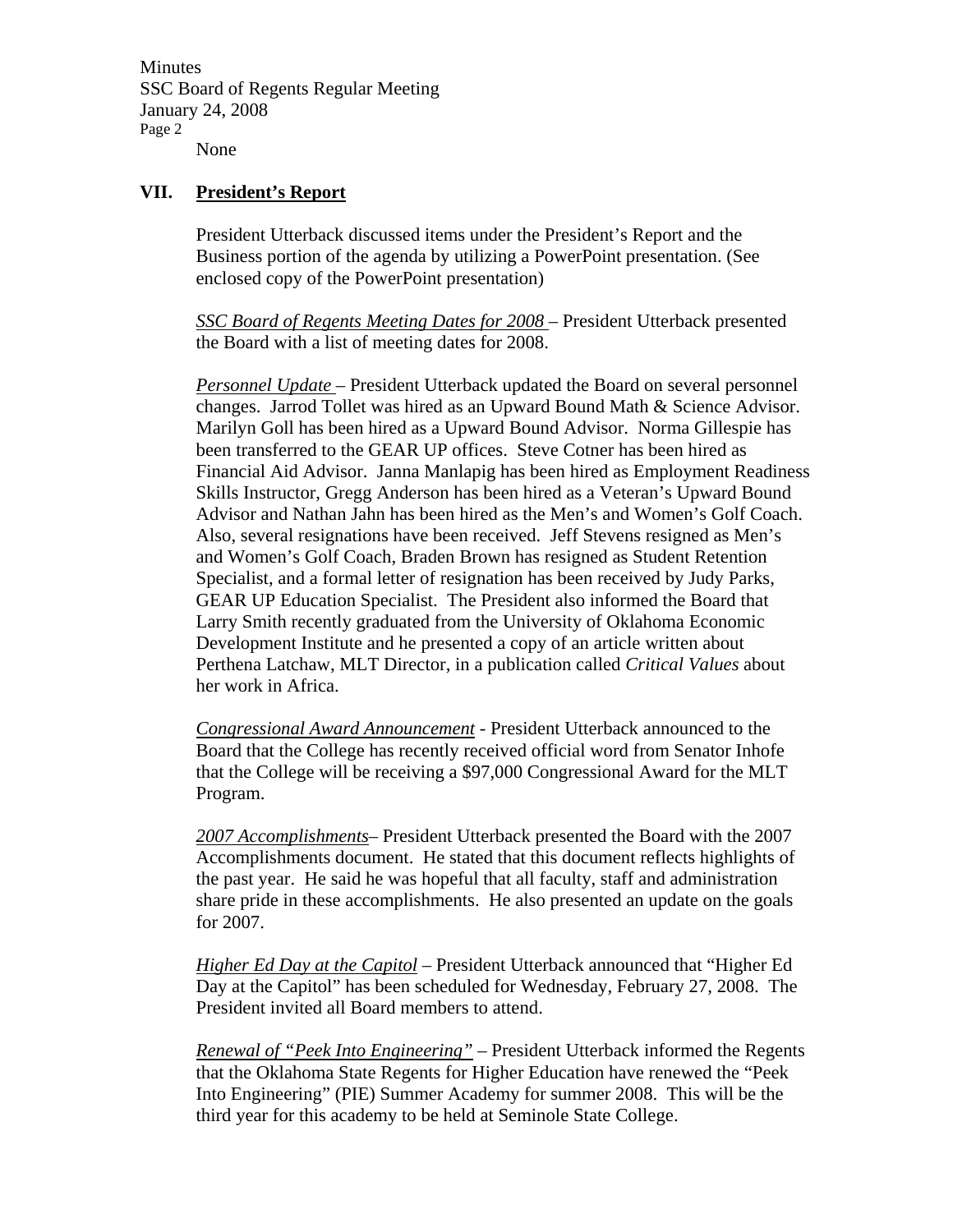Minutes SSC Board of Regents Regular Meeting January 24, 2008 Page 3

> *Campus Activities*– President Utterback informed the Board of many activities that have occurred on campus since the last Board meeting in October 2007. These included: Native American Day, President's Leadership activities, the MLT Accreditation Visit, Statehood Day observance, the signing of the Mid-America Christian University and Seminole State College cooperative agreement, Coffee with the President, Counselor's Workshop, Permanent Issue Concert, the donation of a bus from the Henderson family, presentation of "learning trunks" to the Jasmine Moran Children's Museum from the Social Problems class students, the Business and Information Systems Advisory Committee Meeting, the Nursing Pinning Ceremony in December, the Foundation's Holiday Event, the PTK Book Drive, the Coats for Kids drive, and the Southeast Oklahoma Legislative Briefing. The President invited everyone to attend the Trojan Alumni Banquet to be held on Saturday, February  $2<sup>nd</sup>$ .

*TRiO Programs Update* – President Utterback updated the Board on the TRiO programs funding. He stated that since the renewal of the Upward Bound Programs and the Veterans Upward Bound Programs in addition to the new Math & Science Upward Bound Program the annual funding for TRiO is \$2,096,672 with 1,685 students participating in these programs.

*Higher Learning Commission Update*– President Utterback updated the Board on the progress of the Self-Study Steering Committee.

*Construction Update* – President Utterback proudly informed the Board that occupancy permits have been received on the new residence hall, the new maintenance building and the softball complex. President Utterback commended all who were involved in the success of these construction projects.

# **VIII. Business**

**Discussion of Retirement of Dr. Rebecca Kennedy** – President Utterback presented the Board with a retirement letter from Dr. Rebecca Kennedy, Vice President for Academic Affairs. Dr. Kennedy addressed the Board and expressed her gratitude for working at Seminole State College and in higher education. President Utterback thanked Dr. Kennedy for her years of service at Seminole State College. No action was needed for this item. (Discussion Only)

**Approval of Annual Contract with Suzie Brewster & Associates** – President Utterback presented the Board with a copy of the 2008 annual contract with Suzie Brewster and Associates for consulting services and recommended approval. President Utterback told the Board that the services we receive from Suzie Brewster & Associates are invaluable. President Utterback recommended approval. Regent Donaho made a motion to approve the renewal of this contract with Suzie Brewster and Associates and Regent Nansel seconded this motion. This motion was approved unanimously.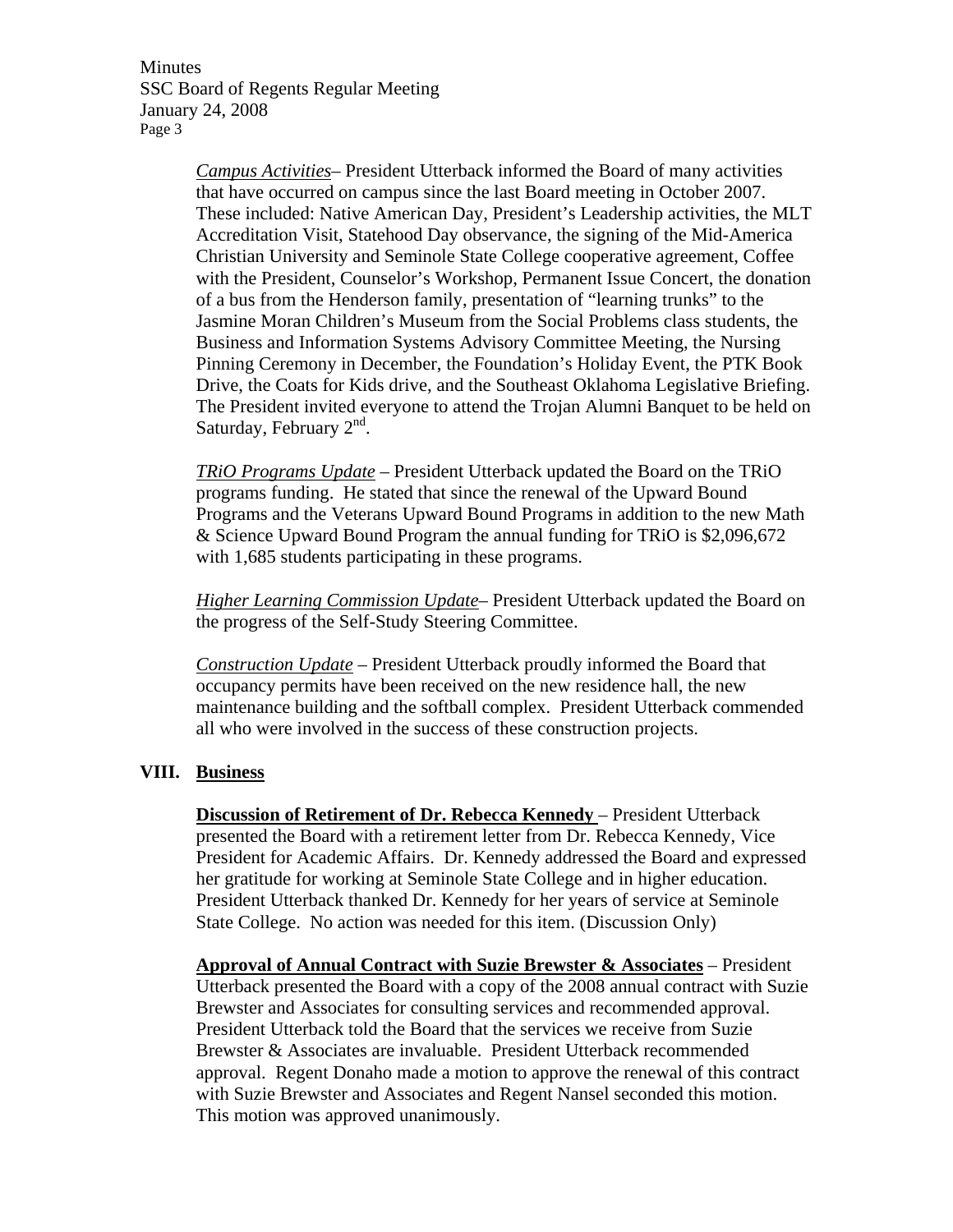Minutes SSC Board of Regents Regular Meeting January 24, 2008 Page 4

> **Approval of the Instructional Material Guidelines Board Policy** – President Utterback presented the Board with a copy of a proposed Instructional Material Guidelines Policy. This policy was created to fulfill of a requirement in new State Law, House Bill 2103. Regent Miller made a motion to approve the policy as presented and Regent Donaho seconded this motion. This motion was approved unanimously.

> **Approval of Increase in the Outreach/Non-Campus Fee** – President Utterback presented the Board with a memo from Katherine Benton, Vice President for Fiscal Affairs recommending approval of a \$5 per credit hour increase in the Outreach/Non-Campus Fee. The increase will help offset faculty mileage and software equipment requirements and will only affect students who are taking outreach and non-campus courses. Regent Huser made a motion to approve the increase to the Outreach/Non-Campus Fee by \$5 and Regent Miller seconded this motion. This motion was approved unanimously.

**Approval of Increase in the Lab Course Fee** – President Utterback presented the Board with a memo from Katherine Benton, Vice President for Fiscal Affairs recommending approval of a \$5 per credit hour increase in the Lab Course fee. This increase will assist in covering increasing costs of supplies in the respective lab courses. Regent Donaho made a motion to approve the increase to the Lab Course Fee by \$5 and Regent Nansel seconded this motion. This motion was approved unanimously.

**Discussion of Pending Change Orders and Final Payment to Boldt** 

**Construction** – President Utterback presented information about pending change orders and final payment to Boldt for the construction of the Seminole Nation Residential Learning Center. He stated that he thought he might have the change orders in hand to be approved by the Board of Regents, but these were not available at the time of the meeting. The President discussed additional changes to the residence hall that he would like to have done before final acceptance of the building would take place. No action was needed on this item. (Discussion Only)

**Consideration of Terms of Employment of Dr. James W. Utterback as President of Seminole State College** – Chairman William Harrison, Jr. made a recommendation to enter into executive session to discuss the terms of employment of Dr. James W. Utterback as President of Seminole State College. Regent Donaho made a motion to enter into executive session and Regent Wilson seconded this motion. This motion was approved unanimously.

Regent Wilson made a motion to enter into open session and Regent Flowers seconded this motion. This motion was approved unanimously.